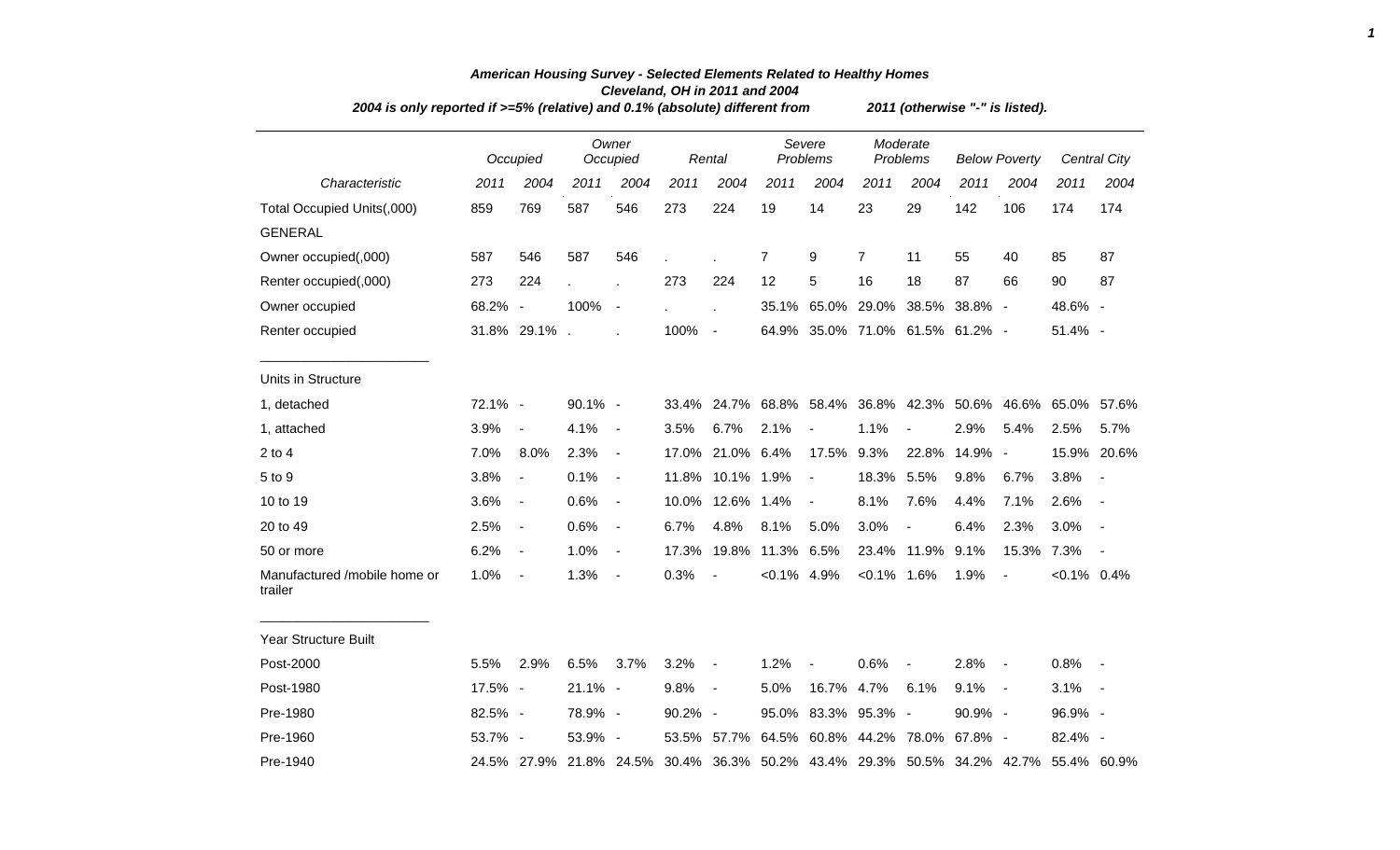|                                                        |         | Occupied                 |         | Owner<br>Occupied        |            | Rental                   |                | Severe<br>Problems                          |             | Moderate<br>Problems |               | <b>Below Poverty</b>     |            | <b>Central City</b>      |
|--------------------------------------------------------|---------|--------------------------|---------|--------------------------|------------|--------------------------|----------------|---------------------------------------------|-------------|----------------------|---------------|--------------------------|------------|--------------------------|
| Characteristic                                         | 2011    | 2004                     | 2011    | 2004                     | 2011       | 2004                     | 2011           | 2004                                        | 2011        | 2004                 | 2011          | 2004                     | 2011       | 2004                     |
| Foundation (for 1-unit not<br>manufactured)            |         |                          |         |                          |            |                          |                |                                             |             |                      |               |                          |            |                          |
| 1-Unit not manufactured(,000)                          | 653     | 580                      | 552     | 510                      | 101        | 70                       | 13             | 9                                           | 9           | 14                   | 76            | 55                       | 118        | 110                      |
| With a basement under all of<br>house                  | 64.9%   | 68.4%                    | 64.5%   | 67.9%                    |            |                          |                | 67.0% 71.4% 89.2% 82.6% 75.6% 71.1% 75.6%   |             |                      |               | $\overline{\phantom{a}}$ |            | 77.5% 83.2%              |
| With a basement under part of<br>house                 | 16.8% - |                          | 18.0% - |                          | 10.3% -    |                          | 4.6%           | 12.2% 9.4%                                  |             | 17.5% 6.3%           |               | 9.2%                     | 13.6% 9.1% |                          |
| With a crawl space                                     | 4.9%    |                          | 4.6%    | $\blacksquare$           | 6.1%       | 7.3%                     | 1.2%           | $\overline{\phantom{a}}$                    | 2.6%        |                      | 7.6%          | 4.9%                     | 3.7%       |                          |
| On a concrete slab                                     | 12.7%   | 10.3%                    | 12.0%   | 10.3%                    | 16.3%      | 10.2%                    | 4.9%           | $\overline{\phantom{a}}$                    | 12.4% 9.7%  |                      | 10.2%         | 6.5%                     | 5.1%       | 2.8%                     |
| In some other way                                      | 0.8%    | $\overline{a}$           | 0.8%    | $\overline{a}$           | 0.3%       | $\overline{\phantom{a}}$ | $< 0.1\%$ -    |                                             | $< 0.1\%$ - |                      | 0.2%          |                          | 0.1%       | $\overline{a}$           |
|                                                        |         |                          |         |                          |            |                          |                |                                             |             |                      |               |                          |            |                          |
| <b>EXTERIOR</b>                                        |         |                          |         |                          |            |                          |                |                                             |             |                      |               |                          |            |                          |
| <b>External Building Conditions (non</b><br>multiunit) |         |                          |         |                          |            |                          |                |                                             |             |                      |               |                          |            |                          |
| Sagging roof                                           | 1.3%    | $\overline{\phantom{a}}$ | 1.3%    | $\blacksquare$           | 1.6%       | $\overline{a}$           | 1.0%           | $\overline{a}$                              | 1.6%        | 13.7%                | 0.2%          | $\overline{\phantom{a}}$ | 3.3%       | $\blacksquare$           |
| Missing roofing material                               | 3.4%    | $\blacksquare$           | 3.7%    | $\blacksquare$           | 1.7%       | 7.6%                     | 5.6%           | 7.8%                                        | 7.3%        | 16.4%                | 1.3%          | 5.9%                     | 6.4%       | 8.7%                     |
| Hole in roof                                           | 1.7%    | $\blacksquare$           | 1.7%    | $\overline{\phantom{a}}$ | 1.5%       | $\blacksquare$           | 1.0%           | 7.8%                                        | 7.8%        | 13.4% 2.2%           |               | $\overline{\phantom{a}}$ | 5.4%       | 3.4%                     |
| Missing bricks, siding, other<br>outside wall material | 2.2%    | $\overline{\phantom{a}}$ | 2.0%    | $\overline{\phantom{a}}$ | 3.6%       | $\blacksquare$           | 23.1%          | 4.9%                                        | 8.0%        | 12.7%                | 6.1%          | 4.4%                     | 2.8%       | $\overline{\phantom{a}}$ |
| Sloping outside walls                                  | 1.0%    | $\overline{\phantom{a}}$ | 1.0%    | $\overline{\phantom{a}}$ | 1.0%       | $\overline{\phantom{a}}$ | 1.0%           | $\blacksquare$                              | 9.7%        | 6.7%                 | 0.5%          | $\overline{\phantom{a}}$ | 2.2%       | $\overline{\phantom{a}}$ |
| Boarded up windows                                     | 0.3%    | $\blacksquare$           | 0.2%    | $\overline{\phantom{a}}$ | 0.5%       | $\overline{\phantom{a}}$ | $< 0.1\%$ 2.7% |                                             | 1.7%        | 6.6%                 | 0.4%          |                          | 0.5%       | $\overline{\phantom{a}}$ |
| Broken windows                                         | 4.4%    | $\blacksquare$           | 3.7%    | $\overline{\phantom{a}}$ | 8.1%       | $\overline{\phantom{a}}$ | 45.6% 4.8%     |                                             | 12.4%       | 22.2%                | 13.4%         | 6.1%                     | 7.3%       |                          |
| Bars on windows                                        | 2.7%    | $\blacksquare$           | 2.6%    | $\overline{\phantom{a}}$ | 3.2%       | $\blacksquare$           | 13.7%          | $6.0\%$                                     | 4.7%        |                      | 3.5%          | 6.4%                     | 13.2% 8.2% |                          |
| Foundation crumbling or has open 6.6%<br>crack or hole |         | 3.2%                     | 5.4%    | 2.6%                     | 13.7% 8.0% |                          | 55.5% 4.9%     |                                             |             | 33.5% 26.7%          | 10.6% 6.5%    |                          | 10.5% 5.9% |                          |
| None of the above                                      | 83.3% - |                          | 84.7% - |                          | 75.7%      |                          |                | 70.3% 24.9% 70.8% 48.6%                     |             |                      | 34.6% 76.0% - |                          | 65.9% -    |                          |
| None of the above(excluding<br>bars)                   | 85.0% - |                          | 86.2% - |                          |            |                          |                | 78.4% 72.6% 26.9% 73.3% 51.8% 36.2% 77.0% - |             |                      |               |                          | 73.9% -    |                          |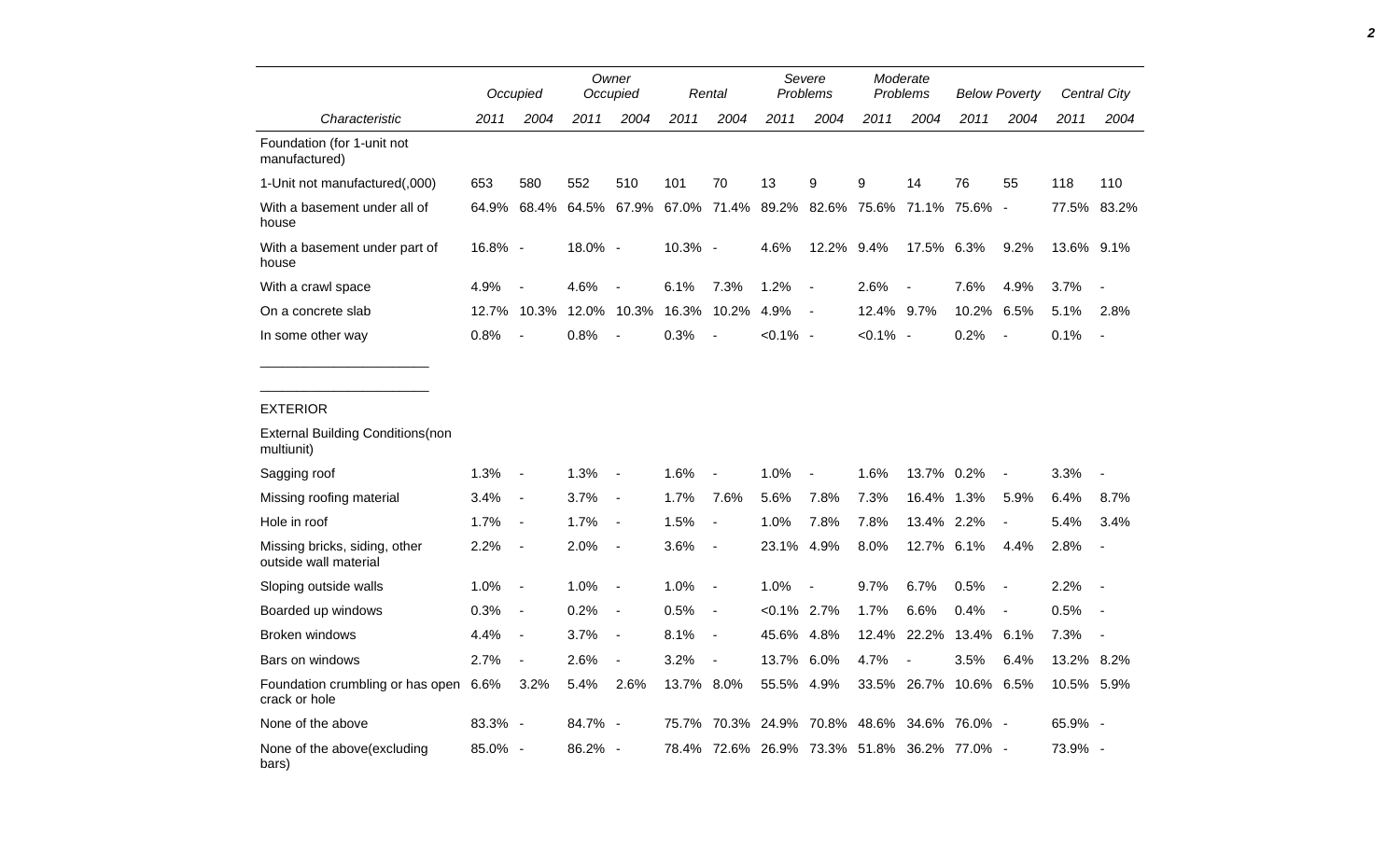|                                               |      | Occupied                 |      | Owner<br>Occupied        |             | Rental                   |             | Severe<br>Problems                                                                  |                   | Moderate<br>Problems |                  | <b>Below Poverty</b>     |             | <b>Central City</b>      |
|-----------------------------------------------|------|--------------------------|------|--------------------------|-------------|--------------------------|-------------|-------------------------------------------------------------------------------------|-------------------|----------------------|------------------|--------------------------|-------------|--------------------------|
| Characteristic                                | 2011 | 2004                     | 2011 | 2004                     | 2011        | 2004                     | 2011        | 2004                                                                                | 2011              | 2004                 | 2011             | 2004                     | 2011        | 2004                     |
| Water Leakage During Last 12<br><b>Months</b> |      |                          |      |                          |             |                          |             |                                                                                     |                   |                      |                  |                          |             |                          |
| With leakage from outside<br>structure        |      |                          |      |                          |             |                          |             | 15.6% 17.1% 16.8% 18.3% 13.1% 14.4% 49.1% 36.1% 44.6% 47.7% 13.7% 17.6% 17.3% 23.6% |                   |                      |                  |                          |             |                          |
| Roof                                          | 7.0% |                          | 8.3% | 7.8%                     | 4.2%        | 5.4%                     | 13.8%       | 16.6%                                                                               | 18.3%             | 29.3%                | 4.9%             | 5.1%                     | 6.3%        | 8.2%                     |
| <b>Basement leak</b>                          | 6.8% | 10.2%                    | 7.6% | 11.4%                    | 5.1%        | 7.4%                     | 32.2%       | 25.7%                                                                               | 6.4%              | 26.9%                | 6.8%             |                          | 10.3% 10.3% | 16.5%                    |
| Walls, closed windows, or doors<br>leak       | 2.7% | $\blacksquare$           | 1.7% | $\blacksquare$           | 4.9%        | $\blacksquare$           |             | 20.9% 12.4% 26.1% 11.6% 3.2%                                                        |                   |                      |                  | 6.1%                     | 2.8%        |                          |
| Other or Unknown exterior Leak                | 1.1% | $\blacksquare$           | 1.1% | $\overline{\phantom{a}}$ | 1.2%        | $\overline{\phantom{a}}$ | 0.8%        | 7.9%                                                                                | 1.3%              | 13.6% 0.4%           |                  | $\overline{\phantom{a}}$ | 0.4%        | $\overline{\phantom{a}}$ |
|                                               |      |                          |      |                          |             |                          |             |                                                                                     |                   |                      |                  |                          |             |                          |
| <b>INTERIOR</b>                               |      |                          |      |                          |             |                          |             |                                                                                     |                   |                      |                  |                          |             |                          |
| Damage                                        |      |                          |      |                          |             |                          |             |                                                                                     |                   |                      |                  |                          |             |                          |
| Holes in floors                               | 0.8% |                          | 0.3% |                          | 2.0%        |                          | 11.5% 7.9%  |                                                                                     | 11.3% -           |                      | 3.1%             |                          | 0.6%        |                          |
| Open cracks or holes                          | 5.7% | 6.6%                     | 4.7% | 5.4%                     | 7.9%        | 9.6%                     | 33.1%       |                                                                                     | 25.4% 34.0% 46.9% |                      | 11.3%            | 13.1%                    | 10.0%       | 12.6%                    |
| Broken plaster or peeling paint               | 1.9% |                          | 1.7% |                          | 2.5%        |                          |             | 18.0% 21.0% 13.1% 32.7% 2.3%                                                        |                   |                      |                  |                          | 3.8%        | 6.3%                     |
| Water Leakage During Last 12<br><b>Months</b> |      |                          |      |                          |             |                          |             |                                                                                     |                   |                      |                  |                          |             |                          |
| With leakage from inside structure 9.3%       |      | $\blacksquare$           | 8.8% | 7.6%                     | 10.6%       | 13.6%                    |             | 38.9% 19.6%                                                                         |                   | 44.3% 35.0%          | 11.8% 10.8% 9.3% |                          |             | 12.2%                    |
| Fixtures backed up or overflowed              | 2.8% | $\blacksquare$           | 3.1% | $\overline{\phantom{a}}$ | 2.1%        | $\blacksquare$           | 23.0% 4.2%  |                                                                                     | 13.1%             | 19.1%                | 2.0%             |                          | 4.1%        |                          |
| Pipes leaked                                  | 3.0% | $\overline{\phantom{a}}$ | 1.7% | $\overline{\phantom{a}}$ | 5.9%        | 7.7%                     |             | 14.3% 17.9%                                                                         |                   | 26.7% 22.8%          | 6.3%             | $\blacksquare$           | 2.9%        | 6.1%                     |
| Broken water heater                           | 1.1% | $\overline{\phantom{a}}$ | 1.6% | $\overline{\phantom{a}}$ | $< 0.1\%$ - |                          | $< 0.1\%$ - |                                                                                     | 2.1%              |                      | 0.5%             | $\blacksquare$           | 0.3%        | $\blacksquare$           |
| Other or Unknown                              | 3.2% | $\overline{a}$           | 2.7% |                          | 4.3%        | $\overline{\phantom{a}}$ | 12.9% 3.9%  |                                                                                     | 13.7% 7.6%        |                      | 4.6%             |                          | 2.5%        |                          |

Rodents

Signs of rats in last 3 mon.  $0.4\%$  - 0.2% - 0.8% - <0.1% 6.9% 0.6% - 0.2% - 0.5% -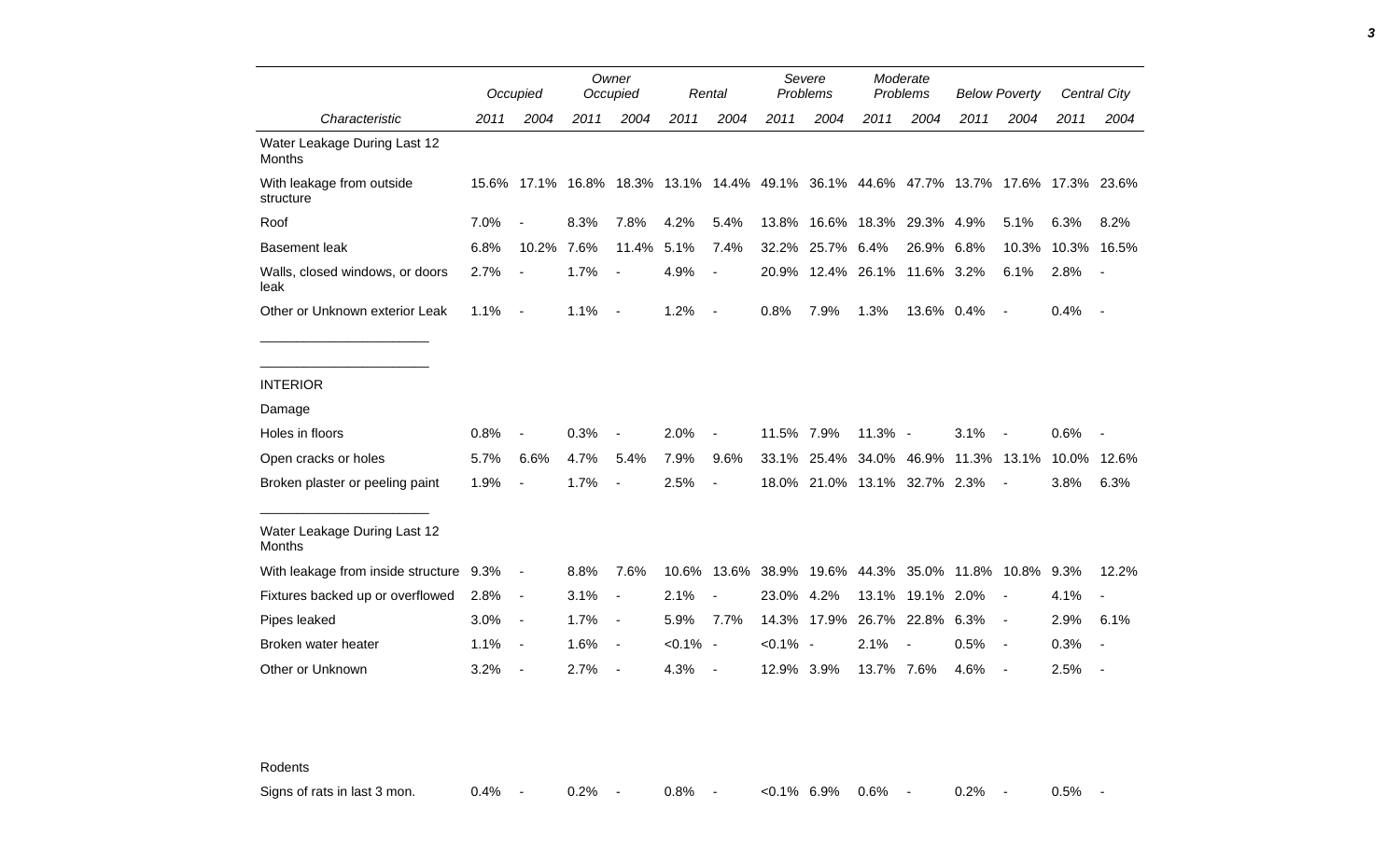|                                                           |      | Occupied                 |       | Owner<br>Occupied        |           | Rental                   | Severe<br>Problems |                       | Moderate<br>Problems |       | <b>Below Poverty</b> |                          |             | Central City             |
|-----------------------------------------------------------|------|--------------------------|-------|--------------------------|-----------|--------------------------|--------------------|-----------------------|----------------------|-------|----------------------|--------------------------|-------------|--------------------------|
| Characteristic                                            | 2011 | 2004                     | 2011  | 2004                     | 2011      | 2004                     | 2011               | 2004                  | 2011                 | 2004  | 2011                 | 2004                     | 2011        | 2004                     |
| Signs of mice in last 3 mon.                              | 9.9% | 5.9%                     | 10.1% | 6.1%                     | 9.5%      | 5.6%                     | 36.7%              | 14.6%                 | 23.2%                | 12.1% | 7.9%                 | 8.9%                     | 14.9%       | 6.4%                     |
| Signs of rodents, not sure which<br>kind in last 3 mon.   | 0.7% | $\overline{\phantom{a}}$ | 0.3%  |                          | 1.5%      | $\overline{a}$           |                    | 12.5% < 0.1% < 0.1% - |                      |       | 2.8%                 | $\overline{\phantom{a}}$ | 0.3%        | $\overline{\phantom{a}}$ |
| Electrical                                                |      |                          |       |                          |           |                          |                    |                       |                      |       |                      |                          |             |                          |
| No electrical wiring                                      | 0.1% | $\overline{\phantom{a}}$ | 0.1%  |                          | $< 0.1\%$ | 0.2%                     | 3.8%               | 16.1%                 | $< 0.1\%$            | 0.6%  | 0.2%                 | $\overline{\phantom{a}}$ | $< 0.1\%$ - |                          |
| Exposed wiring                                            | 1.6% | $\blacksquare$           | 1.2%  | $\blacksquare$           | 2.5%      | $\overline{\phantom{a}}$ | 13.5%              | 1.8%                  | 13.6%                | 3.1%  | 1.9%                 | $\overline{\phantom{a}}$ | 1.7%        |                          |
| Rooms without electric outlets                            | 1.0% | $\overline{\phantom{a}}$ | 0.9%  | $\overline{\phantom{a}}$ | 1.2%      | $\overline{\phantom{a}}$ | 13.5%              | 22.8%                 | 3.2%                 | 5.3%  | 1.5%                 |                          | 2.5%        |                          |
| Fuses/breakers blown in last 3<br>mon.                    | 9.0% | $\overline{\phantom{a}}$ | 8.4%  | $\blacksquare$           | 10.3% -   |                          | 32.2%              | 20.9%                 | 15.8% -              |       | 8.7%                 | 10.9%                    | 9.4%        | 11.7%                    |
| Sanitation                                                |      |                          |       |                          |           |                          |                    |                       |                      |       |                      |                          |             |                          |
| Lacking complete kitchen facilities                       | 1.6% | $\overline{\phantom{0}}$ | 0.4%  |                          | 4.0%      |                          | 3.4%               | 23.8%                 | 55.7% 46.0%          |       | 4.4%                 | 5.5%                     | 2.9%        |                          |
| Lacking some or all plumbing<br>facilities                | 1.0% | $\blacksquare$           | 0.6%  | $\overline{\phantom{a}}$ | 1.7%      | $\overline{\phantom{a}}$ | 46.1%              |                       | 41.9% < 0.1% -       |       | 0.6%                 | $\blacksquare$           | 0.8%        | $\overline{\phantom{a}}$ |
| Water not safe to drink                                   | 3.6% | 5.6%                     | 3.4%  | $\overline{\phantom{a}}$ | 3.9%      | 7.6%                     | 13.7%              | 6.4%                  | 1.3%                 | 13.4% | 4.0%                 | 8.6%                     | 2.5%        | 9.2%                     |
| Water stoppage in last 3 mon.                             | 2.9% | $\overline{\phantom{a}}$ | 2.0%  | $\overline{\phantom{a}}$ | 4.6%      | 5.6%                     | 12.0%              | 1.7%                  | 0.7%                 | 7.2%  | 3.4%                 | $\sim$                   | 4.9%        |                          |
| No flush toilets working some time<br>in last 3 mon.      | 1.4% | $\overline{\phantom{a}}$ | 1.0%  | $\blacksquare$           | 2.1%      | $\overline{a}$           | 12.0%              | 9.8%                  | 14.3%                | 7.3%  | 2.9%                 | $\overline{\phantom{a}}$ | 2.0%        |                          |
| With sewage disposal<br>breakdowns in last 3 mon.         | 1.5% | $\blacksquare$           | 1.6%  |                          | 1.3%      | $\overline{\phantom{a}}$ | 8.3%               | 3.3%                  | 1.9%                 | 5.4%  | 0.8%                 | $\overline{\phantom{a}}$ | 3.3%        | $\sim$                   |
| Septic tank, cesspool, chemical<br>toilet                 | 7.8% | 11.1%                    | 9.9%  | 14.2%                    | 3.2%      | $\overline{\phantom{a}}$ | 6.4%               | 27.4%                 | 10.7% 5.9%           |       | 1.8%                 | 5.7%                     | 0.2%        | $\sim$ $-$               |
| With septic tank or cesspool<br>breakdowns in last 3 mon. | 0.1% |                          | 0.1%  |                          | 0.1%      |                          | $< 0.1\%$ -        |                       | $< 0.1\%$ -          |       | 0.2%                 |                          | $< 0.1\%$ - |                          |

## HEATING/FUEL

Main Heating Equipment

Warm-air furnace **83.8% - 86.4% - 78.2% 72.8% 72.6% 64.3% 81.4% 70.7% 79.6% - 87.5% 82.8%** 

*4*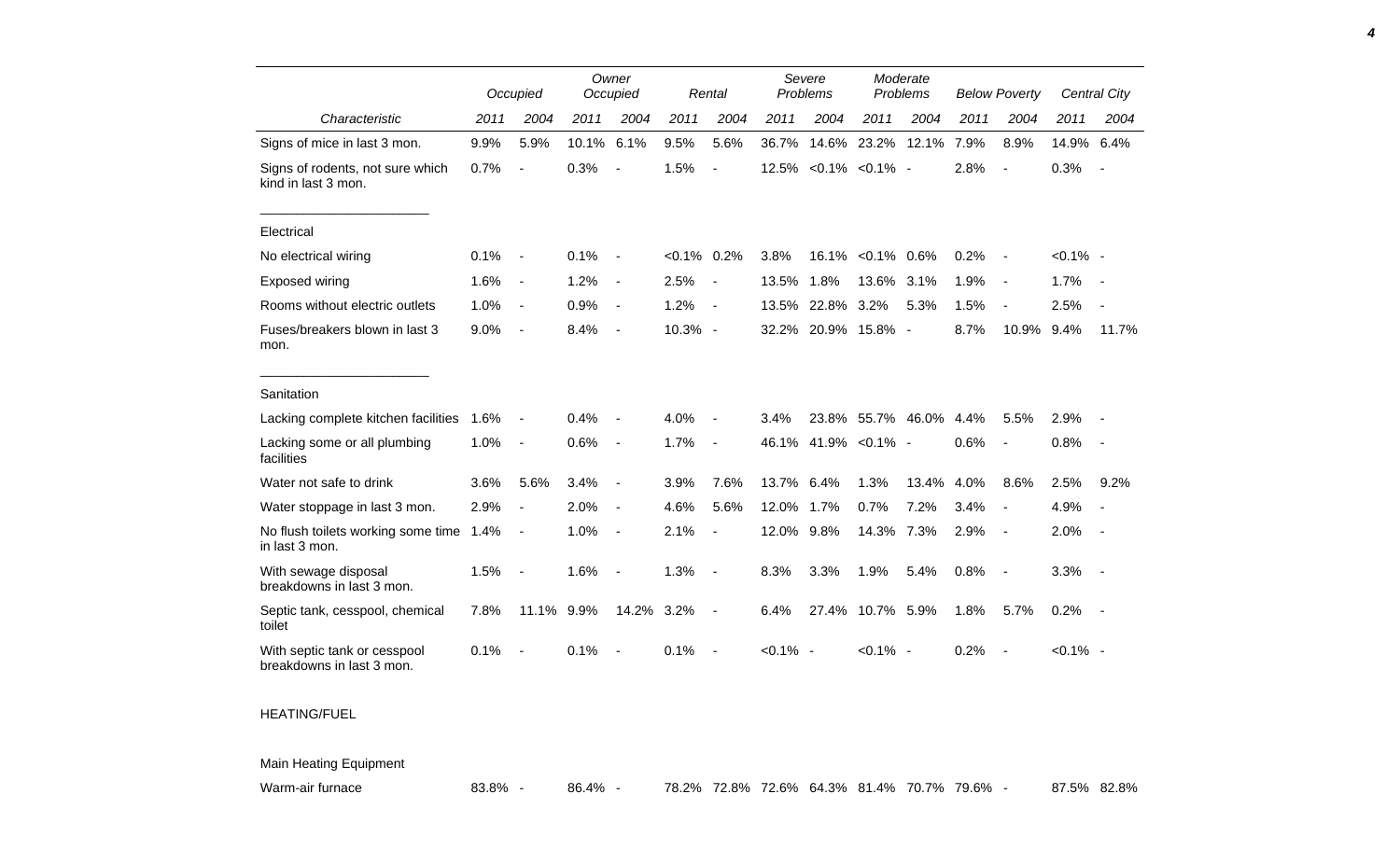|                                                         |             | Occupied                 |             | Owner<br>Occupied               |                | Rental                   |                | Severe<br>Problems  |                   | Moderate<br>Problems     |                | <b>Below Poverty</b>     |                | Central City             |
|---------------------------------------------------------|-------------|--------------------------|-------------|---------------------------------|----------------|--------------------------|----------------|---------------------|-------------------|--------------------------|----------------|--------------------------|----------------|--------------------------|
| Characteristic                                          | 2011        | 2004                     | 2011        | 2004                            | 2011           | 2004                     | 2011           | 2004                | 2011              | 2004                     | 2011           | 2004                     | 2011           | 2004                     |
| Steam or hot water system                               | 9.5%        | $\blacksquare$           | 7.9%        | 7.2%                            | 13.0%          | 16.4%                    | 12.8% -        |                     | 10.4%             | 19.2%                    | 12.4% -        |                          | 8.1%           | 9.8%                     |
| Electric heat pump                                      | 2.1%        | $\blacksquare$           | 2.9%        | $\blacksquare$                  | 0.4%           | $\overline{\phantom{a}}$ | 0.9%           | $\sim$              | $< 0.1\%$ 1.7%    |                          | 1.1%           | $\overline{\phantom{a}}$ | 0.1%           | $\overline{\phantom{a}}$ |
| Built-in electric units                                 | 3.2%        | $\blacksquare$           | 1.8%        | $\overline{\phantom{a}}$        | 6.3%           | 5.8%                     | 0.9%           | $\sim$              | 7.5%              | 2.2%                     | 6.0%           | 4.9%                     | 2.3%           | $\overline{\phantom{a}}$ |
| Floor, wall, or other built-in hot air<br>without ducts | 0.8%        | $\blacksquare$           | 0.5%        | $\overline{\phantom{a}}$        | 1.6%           | $\blacksquare$           | $<0.1\%$ 3.0%  |                     | 0.7%              | $\overline{\phantom{a}}$ | 0.5%           | $\blacksquare$           | 0.7%           | $\blacksquare$           |
| Room heaters with flue                                  | $< 0.1\%$ - |                          | $< 0.1\%$ - |                                 | 0.1%           | $\blacksquare$           | $< 0.1\%$ 1.7% |                     | $< 0.1\%$ -       |                          | $< 0.1\%$ 0.2% |                          | 0.2%           | $\overline{\phantom{a}}$ |
| Room heaters without flue                               | 0.2%        | $\overline{\phantom{a}}$ | 0.3%        | $\sim$                          | $< 0.1\%$ 0.2% |                          | 8.2%           | 0.1%                | $< 0.1\%$ 2.4%    |                          | $< 0.1\%$ 0.5% |                          | 0.9%           | $\overline{\phantom{a}}$ |
| Portable electric heaters                               | 0.1%        | $\blacksquare$           | 0.1%        | $\sim$                          | 0.2%           | $\blacksquare$           | 0.9%           | $\blacksquare$      | $< 0.1\%$ -       |                          | 0.1%           | $\sim$                   | 0.3%           | $\overline{\phantom{a}}$ |
| <b>Stoves</b>                                           | 0.2%        | $\blacksquare$           | 0.2%        | $\sim$                          | 0.1%           | $\sim$                   | 3.8%           | 9.5%                | $< 0.1\%$ 0.7%    |                          | 0.2%           | $\sim$                   | $< 0.1\%$ -    |                          |
| Fireplace with inserts                                  | $< 0.1\%$ - |                          | $< 0.1\%$ - |                                 | $< 0.1\%$ -    |                          | $< 0.1\%$ -    |                     | $< 0.1\%$ -       |                          | $< 0.1\%$ -    |                          | $< 0.1\%$ -    |                          |
| Fireplace without inserts                               | $< 0.1\%$ - |                          | $< 0.1\%$ - |                                 | $< 0.1\%$ -    |                          | $< 0.1\%$ -    |                     | $< 0.1\%$ -       |                          | $< 0.1\%$ -    |                          | $< 0.1\%$ -    |                          |
| Other                                                   | $< 0.1\%$ - |                          | $< 0.1\%$ - |                                 | 0.1%           | $\sim$                   | $< 0.1\%$ 4.8% |                     | $< 0.1\%$ -       |                          | $< 0.1\%$ 0.6% |                          | $< 0.1\%$ 0.8% |                          |
| No heating equipment                                    | $< 0.1\%$ - |                          | $< 0.1\%$ - |                                 | 0.1%           | $\sim$                   | $< 0.1\%$ -    |                     | $< 0.1\%$ 0.8%    |                          | $< 0.1\%$ -    |                          | $< 0.1\%$ -    |                          |
| <b>Water Heating Fuel</b>                               |             |                          |             |                                 |                |                          |                |                     |                   |                          |                |                          |                |                          |
| Electricity                                             | 16.1% -     |                          | 13.7% -     |                                 | 21.3% -        |                          |                | 19.0% 14.6% 12.5% - |                   |                          |                | 16.7% 21.8% 11.5% 14.3%  |                |                          |
| Gas, LP/bottled gas                                     | 83.5% -     |                          | 85.9% -     |                                 | 78.5% -        |                          |                | 76.9% 67.2%         | 86.8% -           |                          |                | 83.3% 77.8% 88.5% -      |                |                          |
| Fuel oil                                                | 0.2%        | $\sim$                   | 0.2%        | $\sim$                          | $< 0.1\%$ 0.2% |                          | 1.6%           | $\blacksquare$      | $< 0.1\%$ 0.7%    |                          | $< 0.1\%$ -    |                          | $< 0.1\%$ -    |                          |
| Kerosene or other liquid fuel                           | $< 0.1\%$ - |                          | $< 0.1\%$ - |                                 | $< 0.1\%$ -    |                          | $< 0.1\%$ 6.8% |                     | $< 0.1\%$ -       |                          | $< 0.1\%$ -    |                          | $< 0.1\%$ -    |                          |
| Other                                                   | 0.2%        | $\blacksquare$           | 0.1%        | $\overline{\phantom{a}}$        | 0.2%           | $\sim$                   | 2.6%           | 9.9%                | 0.7%              | $\sim$                   | $< 0.1\%$ 0.4% |                          | $< 0.1\%$ -    |                          |
| Clothes Dryer(,000)                                     | 684         | 623                      | 564         | 526                             | 121            | 96                       | 13             | 8                   | 9                 | 15                       | 82             | 59                       | 116            | 119                      |
| Have Clothes Dryer                                      | 79.6% -     |                          | 96.2% -     |                                 | 44.1% -        |                          | 68.2%          |                     | 53.6% 36.9% 51.5% |                          | 58.0% -        |                          | 66.3% -        |                          |
| Electricity                                             |             | 70.1% 66.2%              |             | 68.6% 64.2% 77.2% -             |                |                          |                | 68.5% 88.1%         |                   | 68.8% 74.3% 68.6% -      |                |                          |                | 76.2% 70.4%              |
| Gas, LP gas (liquid propane)                            |             |                          |             | 29.9% 33.6% 31.4% 35.7% 22.8% - |                |                          | 31.5% 8.9%     |                     |                   | 31.2% 25.7% 31.4% -      |                |                          |                | 23.8% 29.0%              |
| Other                                                   | $< 0.1\%$ - |                          | $< 0.1\%$ - |                                 | $< 0.1\%$ -    |                          | $< 0.1\%$ -    |                     | $< 0.1\%$ -       |                          | $< 0.1\%$ -    |                          | $< 0.1\%$ -    |                          |

\_\_\_\_\_\_\_\_\_\_\_\_\_\_\_\_\_\_\_\_\_\_\_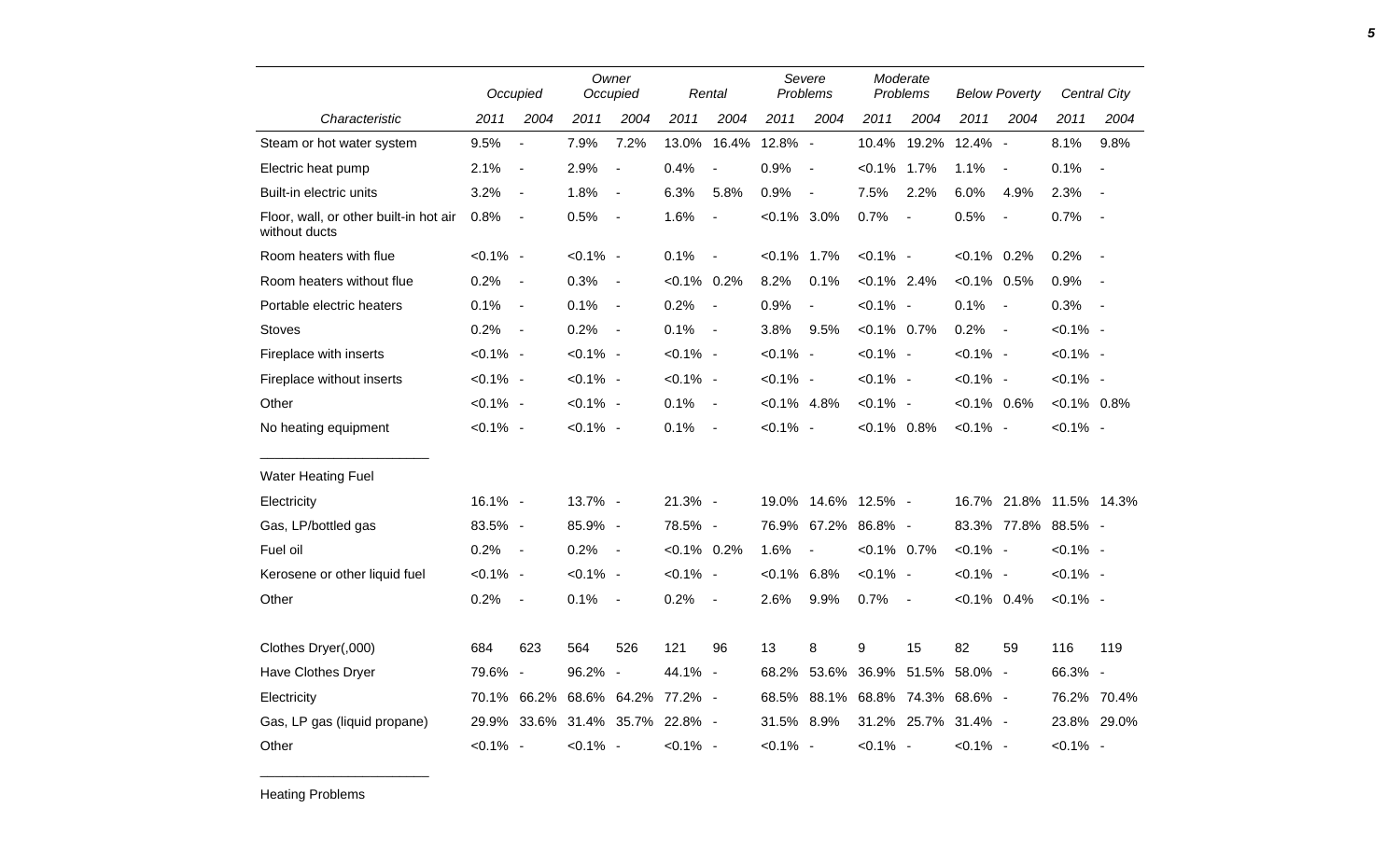|                                                        |             | Occupied                 |                | Owner<br>Occupied        |                | Rental                   |                         | Severe<br>Problems       |                | Moderate<br>Problems |                | <b>Below Poverty</b>     |               | <b>Central City</b>      |
|--------------------------------------------------------|-------------|--------------------------|----------------|--------------------------|----------------|--------------------------|-------------------------|--------------------------|----------------|----------------------|----------------|--------------------------|---------------|--------------------------|
| Characteristic                                         | 2011        | 2004                     | 2011           | 2004                     | 2011           | 2004                     | 2011                    | 2004                     | 2011           | 2004                 | 2011           | 2004                     | 2011          | 2004                     |
| Uncomfortably cold for 24 hours<br>or more last winter | 11.3%       | 12.8%                    | 9.8%           | 11.7%                    | 15.1%          |                          | 16.1% 63.7% 47.7% 26.1% |                          |                | 33.7%                | 14.9%          | 17.1%                    | 14.9%         | 18.2%                    |
| Heating equipment breakdowns                           | 3.2%        | $\overline{a}$           | 2.6%           | $\blacksquare$           | 4.4%           |                          | 49.9%                   | 36.2%                    | 1.9%           | 6.9%                 | 4.8%           |                          | 3.9%          | $\overline{\phantom{a}}$ |
| Other causes                                           | 7.3%        | 8.6%                     | 7.0%           | 8.2%                     | 8.0%           | 9.5%                     | 6.4%                    | 9.7%                     | 21.1%          | 24.2%                | 9.1%           | 10.9%                    | 9.6%          | 11.9%                    |
| Utility interruption                                   | 2.4%        | $\overline{\phantom{a}}$ | 2.8%           | $\blacksquare$           | 1.5%           | $\overline{a}$           | 1.1%                    | $\overline{\phantom{a}}$ | 8.2%           | 2.2%                 | 2.7%           | $\blacksquare$           | 3.4%          | $\overline{\phantom{a}}$ |
| Inadequate heating capacity                            | 1.0%        | $\overline{\phantom{a}}$ | 0.3%           | $\blacksquare$           | 2.5%           | $\blacksquare$           | 3.9%                    | 5.1%                     | 2.8%           | 8.9%                 | 1.2%           | $\blacksquare$           | 1.5%          | $\blacksquare$           |
| Inadequate insulation                                  | 1.9%        | $\overline{\phantom{a}}$ | 1.3%           | $\blacksquare$           | 3.2%           | $\blacksquare$           | 2.1%                    | $\overline{\phantom{a}}$ | 7.8%           | 13.5%                | 3.4%           | 5.4%                     | 3.8%          | 5.3%                     |
| Cost of heating                                        | 1.7%        | $\overline{\phantom{a}}$ | 1.7%           | $\blacksquare$           | 1.7%           | $\overline{\phantom{a}}$ | 0.9%                    | $\overline{\phantom{a}}$ | 7.3%           | 4.9%                 | 1.4%           | $\overline{\phantom{a}}$ | 1.8%          | $\blacksquare$           |
| Other                                                  | 1.3%        | $\overline{\phantom{a}}$ | 1.4%           | $\overline{\phantom{a}}$ | 1.2%           | $\blacksquare$           | 2.4%                    | $\overline{\phantom{a}}$ | 1.6%           | 8.9%                 | 1.9%           | $\overline{\phantom{a}}$ | 0.7%          | $\overline{\phantom{a}}$ |
| SELECTED PHYSICAL<br><b>PROBLEMS</b>                   |             |                          |                |                          |                |                          |                         |                          |                |                      |                |                          |               |                          |
| Severe Physical Problems(,000)                         | 19          | 14                       | $\overline{7}$ | 9                        | 12             | 5                        | 19                      | 14                       |                |                      | 6              | $\overline{2}$           | 4             | 5                        |
| Severe physical problems                               | 2.2%        | $\blacksquare$           | 1.1%           | $\overline{\phantom{a}}$ | 4.4%           | $\blacksquare$           | 100%                    | $\overline{\phantom{a}}$ |                | ÷                    | 4.1%           | $\overline{\phantom{a}}$ | 2.4%          |                          |
| Plumbing                                               | 1.0%        | $\blacksquare$           | 0.6%           | $\blacksquare$           | 1.7%           | $\blacksquare$           |                         | 46.1% 41.9%.             |                | $\mathbf{r}$         | 0.6%           | $\sim$                   | 0.8%          | $\blacksquare$           |
| Heating                                                | 1.1%        | $\blacksquare$           | 0.4%           | $\blacksquare$           | 2.6%           | $\blacksquare$           | 49.9%                   | 36.2%                    |                | $\mathbf{r}$         | 3.5%           | $\overline{\phantom{a}}$ | 1.4%          | $\overline{\phantom{a}}$ |
| Electric                                               | 0.1%        | $\overline{\phantom{a}}$ | 0.1%           | $\blacksquare$           | 0.1%           | $\sim$                   | 5.2%                    | 19.2%                    | $\mathbf{r}$   | $\overline{a}$       | 0.2%           | $\sim$                   | 0.2%          | $\overline{\phantom{a}}$ |
| Hallways                                               | $< 0.1\%$ - |                          | $< 0.1\%$ -    |                          | $< 0.1\%$ -    |                          | $< 0.1\%$ -             |                          |                | ä,                   | $< 0.1\%$ -    |                          | $< 0.1\%$ -   |                          |
| Upkeep                                                 | $< 0.1\%$ - |                          | $< 0.1\%$ -    |                          | $< 0.1\%$ -    |                          | $< 0.1\%$ 6.0%          |                          | $\overline{a}$ |                      | $< 0.1\%$ -    |                          | $< 0.1\%$ -   |                          |
| Moderate Physical<br>Problems(,000)                    | 23          | 29                       | $\overline{7}$ | 11                       | 16             | 18                       |                         |                          | 23             | 29                   | 8              | 10                       | 8             | 16                       |
| Moderate physical problems                             | 2.7%        | $\blacksquare$           | 1.1%           | $\overline{\phantom{a}}$ | 6.0%           | 8.0%                     |                         |                          | 100%           | $\blacksquare$       | 5.6%           | 9.1%                     | 4.7%          | 9.4%                     |
| Plumbing                                               | 0.3%        | $\overline{\phantom{a}}$ | 0.3%           | $\blacksquare$           | 0.3%           |                          |                         |                          | 11.7% 0.7%     |                      | 0.2%           | $\overline{\phantom{a}}$ | 1.3%          | $\overline{\phantom{a}}$ |
| Heating                                                | $< 0.1\%$ - |                          | $< 0.1\%$ -    |                          | $< 0.1\%$ 0.2% |                          | $\mathcal{L}$           |                          | $< 0.1\%$ 2.4% |                      | $< 0.1\%$ 0.5% |                          | $<0.1\%$ 0.3% |                          |
| Upkeep                                                 | 1.5%        | $\sim$                   | 0.3%           | $\blacksquare$           | 4.0%           | $\sim$                   |                         |                          | 55.7%          | 46.0%                | 4.3%           | $\overline{\phantom{a}}$ | 2.8%          | $\overline{\phantom{a}}$ |
| Hallways                                               | $< 0.1\%$ - |                          | $< 0.1\%$ -    |                          | $< 0.1\%$ -    |                          |                         |                          | $< 0.1\%$      | 0.6%                 | $< 0.1\%$ 0.2% |                          | $< 0.1\%$ -   |                          |
| Kitchen                                                | 1.1%        | $\overline{\phantom{a}}$ | 0.8%           | $\overline{\phantom{a}}$ | 1.9%           | $\sim$ $-$               |                         |                          |                | 41.3% 50.2% 1.3%     |                | $\sim$                   | 1.6%          | $\overline{\phantom{a}}$ |